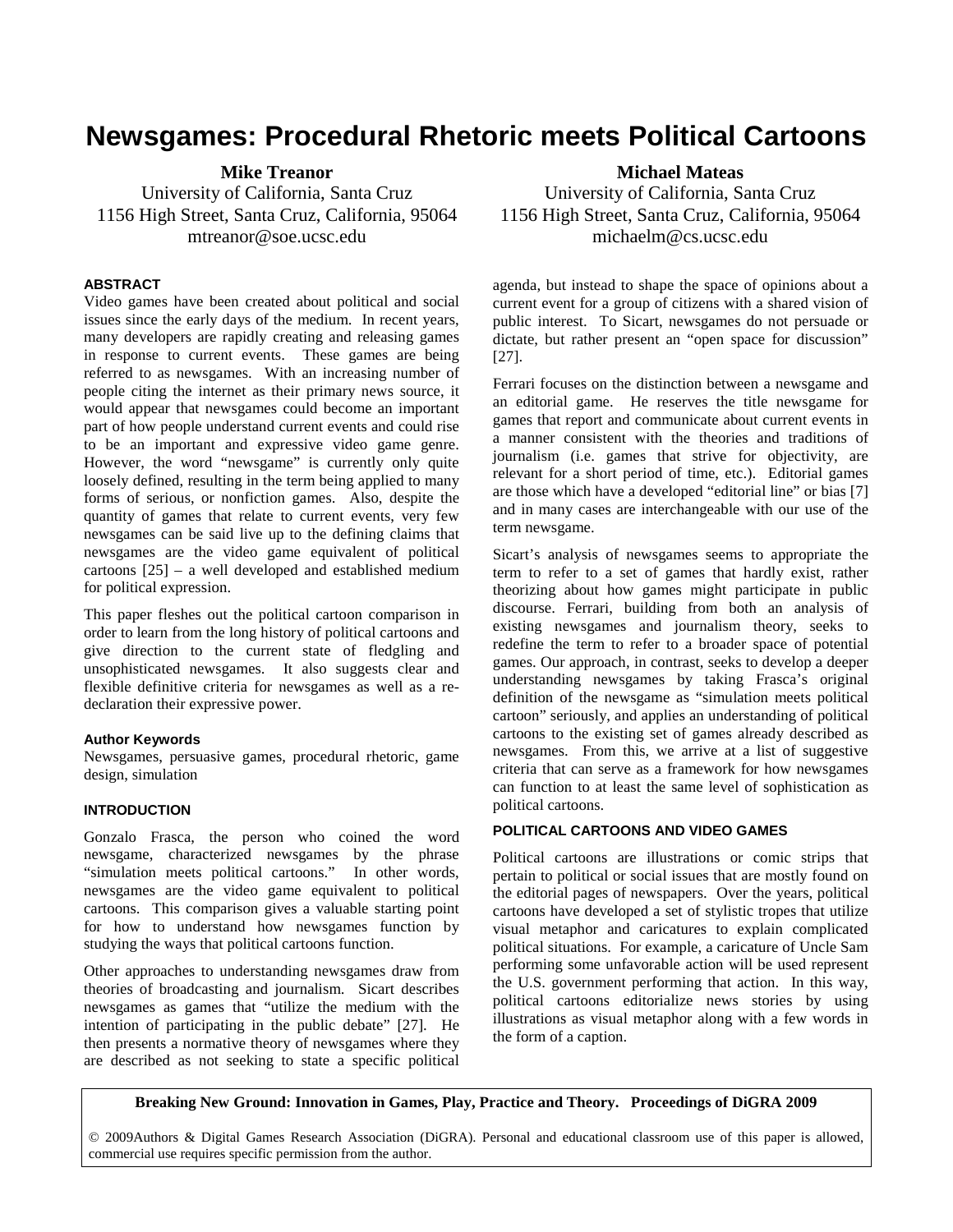Political cartoons do not strive to report information, and often hardly report the events of a factual story at all. Their primary function is to communicate the author's biased, editorial opinion through persuasive visual and textual metaphor. Through understanding the ways in which political cartoons rhetorically communicate, cartoonists author cartoons that serve to persuade the reader to a particular position. So political cartoons contain the editorial stance of their authors; the cartoonist purposely creates ideologically biased imagery and narratives to persuade the reader to share his stance [6].

In most cases, cartoonists use comedy as a rhetorical strategy to persuade the reader. Imagine a story that involves two arguing parties. By illustrating a perspective to this story with the intention to make the reader laugh at a certain viewpoint, the cartoonist ignores the other stance and rallies support for the *obviously correct* side of the argument. The cartoonist essentially proves the other stance wrong within the micro world that the illustration and caption creates. In this way, political cartoons are ideologically problematic by only presenting limited view points (those of the author and/or the publication) and only allowing for limited truths to hold in the world that the cartoon establishes. Comedy is just one rhetorical strategy that cartoonists employ to persuade their viewers. Another reoccurring strategy occurs in the form of memorial after most catastrophic events. Political cartoonists know that what they create are not accurate or factual descriptions and would likely not dispute the claim that their work can be understood as propaganda.

Political cartoons can be split into two overlapping categories: the Social Comment cartoon and the proper Political Cartoon [24]. Most editorial cartoons can be considered Social Comment cartoons while Political Cartoons have more specific definitive criteria that must be met. This separation will be utilized to help explicitly state what is missing from most newsgames and what it is that has helped make Political Cartoons become one of the primary mediums of political expression.

Social Comment cartoons are those that are not about a specific news event but rather a broad social issue that most viewers can immediately identify with. For example, a polar bear wearing swim shorts and sunglasses while riding a melting piece of ice in the ocean is a cartoon about global warming. Global warming is not a specific news story, but a social and global issue that most people can recognize immediately. This cartoon does not make much of a compelling statement, but rather acknowledges the existence of the issue using exaggerated imagery. The cartoon does not seek to assign blame, suggest solutions or explain the phenomenon of global warming. The primary response to a Social Comment cartoon is to provide a "smile of recognition" to the reader" [24].

Unlike Social Comment cartoons, Political Cartoons provide specific commentary about the cartoon's subject.

Political Cartoons are about specific events in which the author takes an editorial stance or position. The purpose of the cartoon is often to persuade the reader to agree. A common feature of these cartoons is to use trite events (e.g. celebrity gossip) to make a statement of lasting importance about a more significant aspect of culture (e.g. the news media). Often these cartoons point out a problem in the world and in many cases present a solution. In practice, Political Cartoons serve to offer a summary of a news story and judgment about it all in one.

These two categories of political cartoons can translate well to the field of newsgames and help us understand the current relatively sad state of the genre. Until recently, popular flash game website Addicting Games [1] was one of a few places that embraced the genre of newsgames and referred to them by name. However, with few exceptions, what were referred to as newsgames didn't even refer to current events and couldn't even formally be considered games at all [13]. For example, *Dress up Hilary* [2] is a 'newsgame' where the player is given comical clothing to dress Hilary Clinton. This game does little more than buy a cheap smile from its player. Games like *Dress up Hilary*  can be compared to Social Comment cartoons like the global warming cartoon described before, and don't take advantage of the opportunities available with video games to provide meaningful commentary or function like the Political Cartoon. Eventually, Addicting Games removed the category of "NewsGame" and now files games of this sort under "Life & Style Games."

As another example of a game that rhetorically functions in the same manner as a Social Comment, rather than Political, Cartoon, consider the "Mel Gibson incident." In 2006, celebrity Mel Gibson made anti-Semitic remarks while being arrested for driving under the influence of alcohol. This story was used as fuel for political cartoons as well as a game titled *So you think you can drive, Mel?* [12]. The game placed the player as a drunken Mel Gibson driving on the road while collecting bottles of booze and dodging police officers and flying stars of David. Essentially, the game solely provided summary of the event using exaggerated imagery and a simulation of the effects of alcohol on driving without offering much of an editorial statement. This game does not meet many of the criteria of a Political Cartoon as described above and mostly serves to give players a vehicle to immerse themselves in celebrity culture. Because of this similarity with tabloid magazines, these games have been referred to as tabloid games [5]. Many political cartoon interpretations of this story were similar to the unsophisticated and merely summarizing tabloid game (figure 1).

However, other political cartoons about Mel Gibson's arrest did manage to provide meaningful editorial commentary demonstrating the relative maturity of the medium of the political cartoon. These more sophisticated cartoons can help guide the direction of future development of newsgames. The political cartoon seen in figure 2 shows a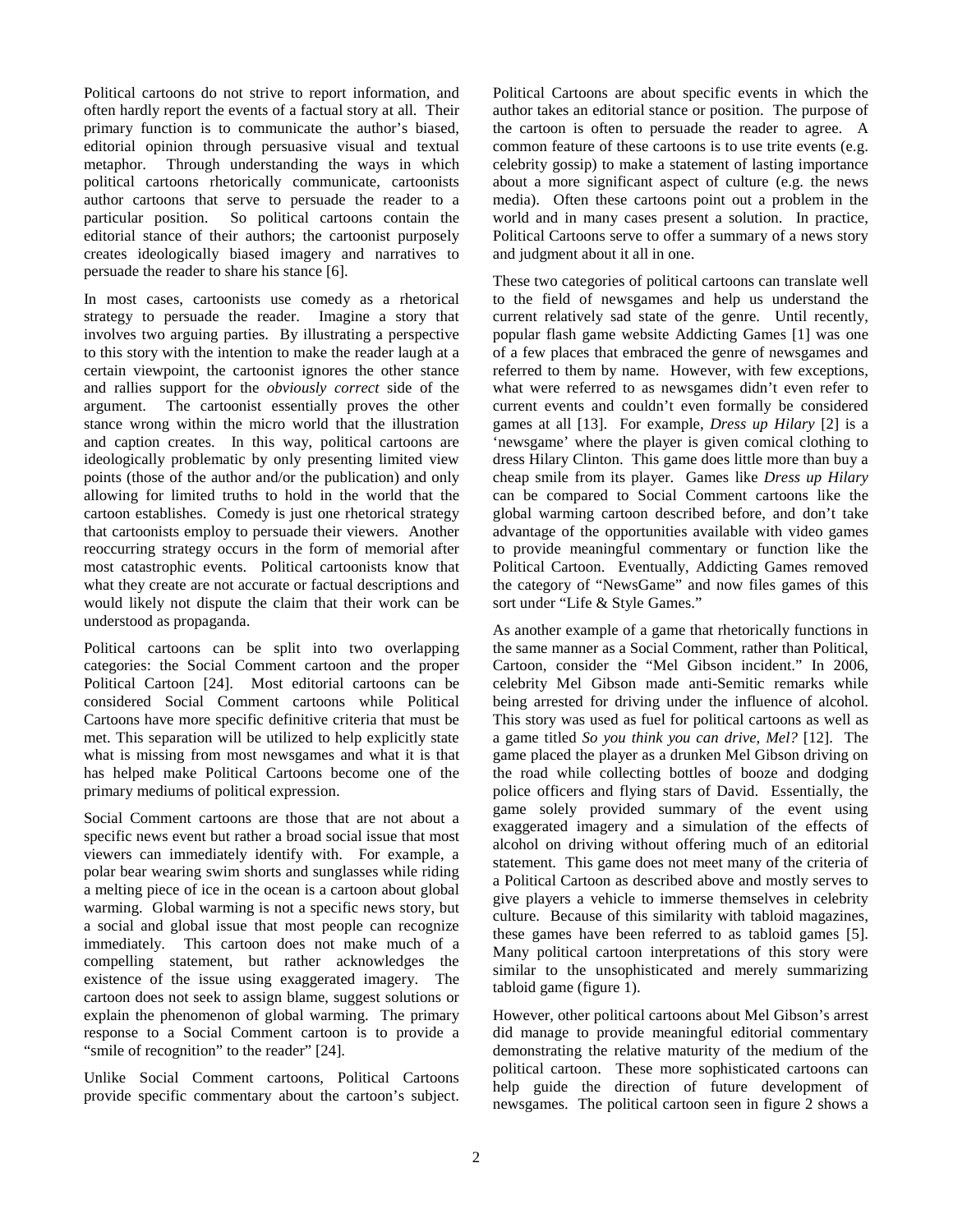

**Figure 1:** The political cartoon (left) and computer game (right) describing Mel Gibson's run in with the law do little more than summarize the the news event in a humorous way [16].

cartoon that contains the characteristics of a *good* Political Cartoon [24]. By trivializing the specific current event, the author uses the story as a tool to make a statement of lasting significance about the media's obsession with celebrity culture. The cartoon does more than merely summarize the event with caricatures as seen in figure 1.

While most games referred to as newsgames are similar in shallow depth and commentary to *So you think you can drive, Mel?* (e.g. *Cheney's Fury* [3] and *OJ: Master Thief*  [26] amongst many others), games like *Kabul Kaboom* [10] have shown how newsgames have the potential to provide



**Figure 2:** A political cartoon that uses trite subject matter to make a statement of lasting importance [15].

even more impactful commentary than the best political cartoons on the subject (figure 3)**.** In *Kabul Kaboom*, created by newsgame founding father Gonzalo Frasca [25], the player's goal is to collect food falling from the sky while avoiding falling bombs. After playing for a short while it becomes clear that there is no way of winning this game. The game always ends in failure. This guaranteed failure, initially unknown to the player, allows the player to discover and experience firsthand the author's opinion about the event it simulates. This authorial device has been previously been referred to as the rhetoric of failure [5]. This differs from *So you think you can drive, Mel?* in how it makes its editorial opinion known through visuals, audio *and* through the act of playing the game. With *Kabul Kaboom*, Frasca demonstrates how authoring game rules and mechanics can serve as an additional rhetorical outlet, and in this case is how this game provides deeper commentary than the related political cartoons (figure 3). This game serves as an example of how newsgames have the potential to communicate and persuade players in ways that political cartoons are unable to do.

Bogost describes the term procedural rhetoric as "persuading through processes" [5] or "the way that a videogame embodies ideology in its computational structure" [4]. This provides a lens for analyzing how games persuade through rules and player goals. In *Kabul Kaboom* the game rules guarantee that the player is going to lose by being hit with a bomb. The meaning of the game is understood as the player enacts the rule system, communicating how a foreign policy that involves dropping food and bombs on the same country will ultimately end in failure and hurt the people that the food is meant for.

Frasca himself explains how games can be best understood as simulations rather than narratives and how these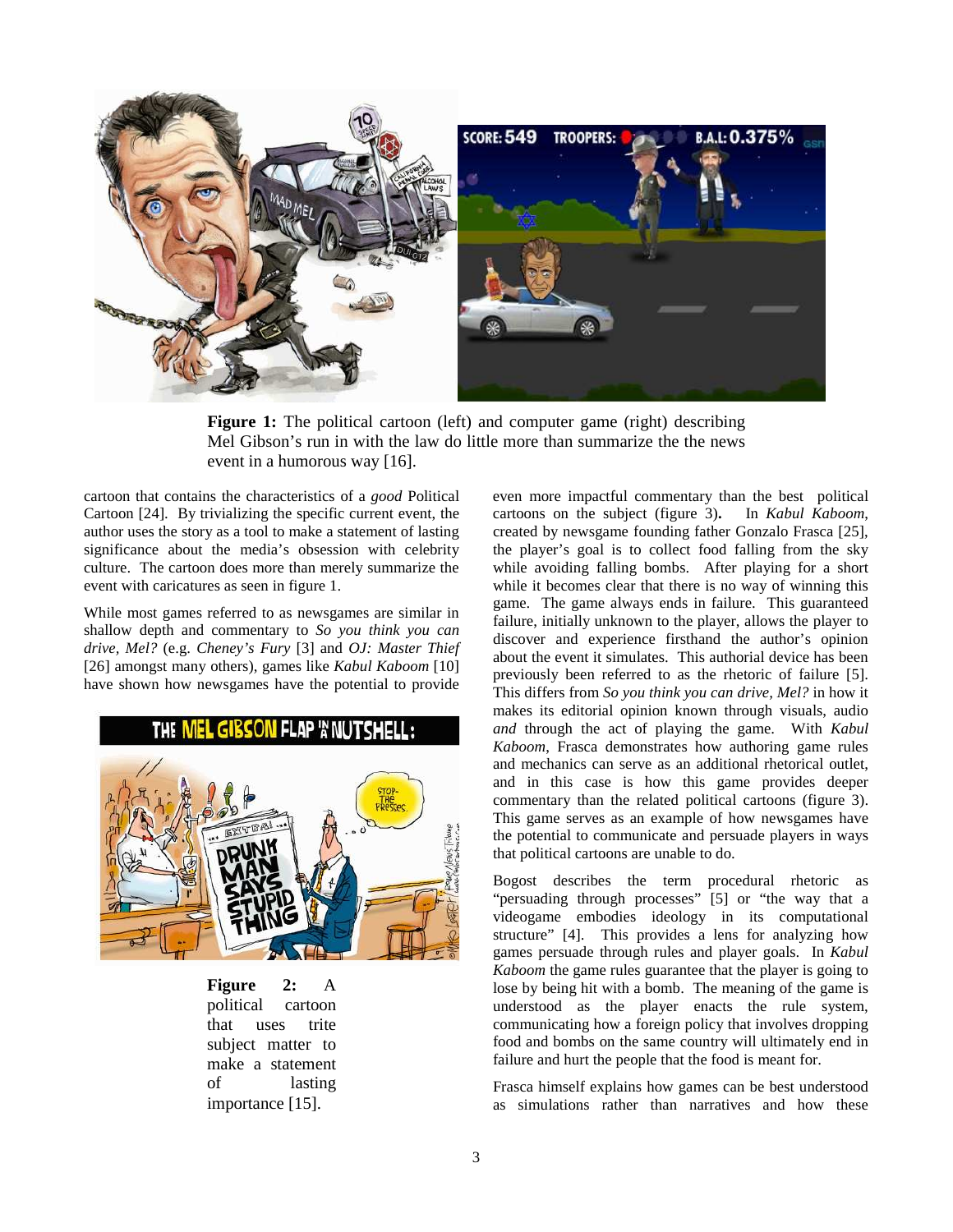

**Figure 3:** *Kabul Kaboom* (left) is a game that visually communicates what the political cartoon (right) [22] says and also makes a meaningful claim through gameplay.

simulations can privilege or afford a set of particular narrations [11]. Simulations can provide thousands of narrations depending upon the interaction of the player (i.e. a narrative is a particular run through a simulation). However, simulations are not neutral playing grounds where just any outcome is possible. It is then the job of the game designer to imagine the possible interpretations of gameplay as he creates the rules that govern it. *Kabul Kaboom* clearly demonstrates this idea in that the rules of the game always produce the same outcome and influence the player to enact the supporting arguments for the game's editorial assertion.

Crafting the game in that manner effectively proves Frasca's editorial statement within the micro world of the game by having the player enact the undesirable outcome with some degree of agency. Agency is an important rhetorical device because of how it naturalizes an editorial opinion. In this case, agency is achieved by giving the player very little interactivity as well as very little motivation or opportunity to imagine performing any action other than what is available to the player [17]. *Kabul Kaboom* is persuasive, and a great early example of a game that purposefully limits interactivity, while maintaining agency, in order to limit the outcomes of its simulation to communicate a political opinion. From a sampling of other political cartoons created in response to the same events, *Kabul Kaboom* also provides more meaningful commentary. *Kabul Kaboom* illustrates how newsgames can function as strong editorial tools and leads the way for future development of newsgames.

## **THE NEWSGAME**

With the above discussion about how some video games can communicate similarly to the most sophisticated political cartoons, we can now suggest guiding design principles that lead to games that function similarly to political cartoons. The criteria listed are not intended to be an exhaustive and necessary list of features, but rather describe an approach to developing sophisticated newsgames that persuasively communicate editorial stances.

Newsgames are created in response to a specific current event, released while the story is still relevant in people's minds. Newsgames also are meant to be played and understood in a short period of time. Much like political cartoons, newsgames editorialize and often summarize the news story. Newsgames that don't provide significant editorial comment are akin to the category of Social Comment cartoons rather than Political Cartoons. While political cartoons communicate solely using imagery and language, newsgames additionally use the methods as well as the rhetorical possibilities made available through gameplay.

A strong newsgame encodes the author's editorial stance in the game design as well as in the imagery and sound. This strategy of editorial expression is how newsgames can function similar to and arguably better than political cartoons. A newsgame can point out a problem related to a current event and demonstrate or imply a solution by leading the player to enact the proposed solution and thus demonstrating its success. An author of a newsgame creates a simulation where he or she can greatly control the results of interaction. These manipulations of potential outcomes are often hard to see and can cause the simulation to appear unbiased.

The viewer of a political cartoon knows that what he or she is seeing is biased and not a direct representation of reality, whereas the player of a newsgame may not because of a lack of procedural literacy [18]. As of now, most people are not as practiced in understanding how a system of rules can encode meaning as they are at understanding images.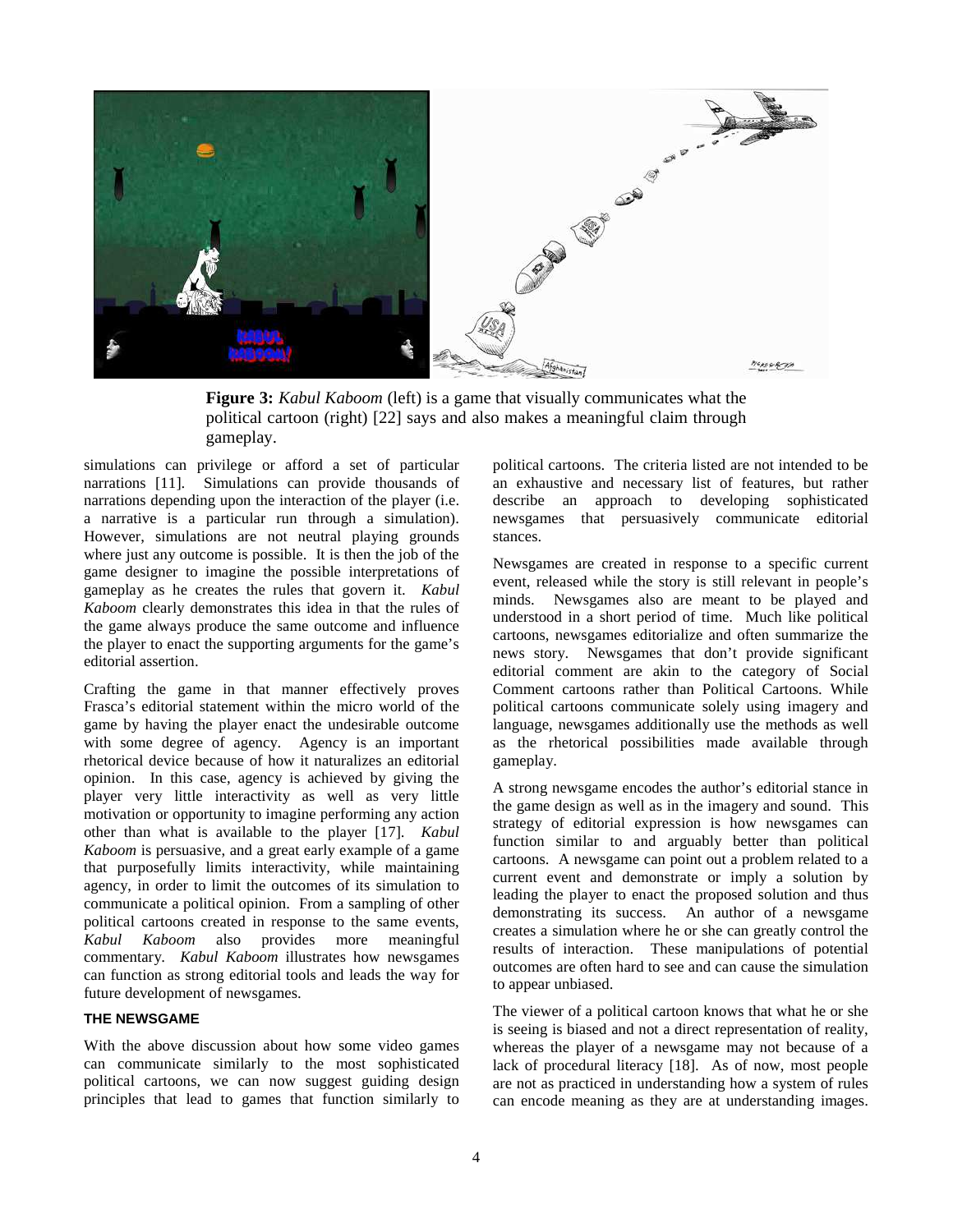For example, *SimCity* presents a concrete representation (a set of rules) of how public policy decisions determine the wealth and population of a city. These rules were wealth and population of a city. developed to create fun and engaging gameplay, not to provide an accurate model of urban planning. But, through the agency offered to the player, and the compelling audio/visual presentation of the simulation, the model can be quite persuasive, perhaps leading some players to uncritically believe it is an accurate model of urban development. This hidden nature of procedural meaning may change with the creation and popularization of sophisticated newsgames as people become more procedurally literate and critical.

*September 12<sup>th</sup>* [9] is an example of a newsgame that has an easy to understand procedural message, making it an excellent point of entry for understanding procedural rhetoric. In *September 12<sup>th</sup>*, the player is given the ability to eliminate terrorists who are mingling amongst civilians through a city. The only game action the player has is to shoot missiles (which are very imprecise due to a lag between shooting and the actual launching of the missile). When a civilian is accidentally killed, other civilians approach him or her, mourn and then turn into terrorists themselves. After playing the game for some time the city is destroyed and filled with a much higher number of terrorists and a much higher terrorist to civilian ratio. This newsgame critiques an event (the bombing of foreign nations) and implies a simple solution (to stop). This message is communicated after only playing the game for a couple minutes, was created in response to events in the world and, most importantly, persuasively communicates its message through the rules of the game world in a way that political cartoons about the same issue were unable to do using only imagery and language.

In Sicart's discussion of newsgames, he describes how they are to be as "ephemeral as the news they illustrate" [27]. A newsgame should make its point, then be discarded. However, despite being one of the most often cited newsgames, *September 12th* was created long after the incidents of September  $11<sup>th</sup>$ , and continues to be played and cited, now eight years after the original impetus for the game. We contend that the ephemerality of a newsgame is a matter of content and not a matter of form. For example, *So you think you can drive, Mel?* carries little significance now that the event has drifted from tabloid headlines. Most celebrity gossip is ephemeral by nature. However, like all good political cartoons that are tacked to cubicle walls, the statement of *September 12th* has lasting significance that will maintain its meaning as long as the issue (its content) is still relevant to people's lives.

In summary, below is a list of criteria that describe an ideal newsgame as follows from the comparison of newsgames to political cartoons:



**Figure 4:** *Bacteria Salad* makes a sophisticated procedural argument against large scale agribusiness.

- Created in response to a current event
- Released close enough to the event that it remains relevant
- Able to be understood in a couple minutes
- It tries to influence the player to a particular viewpoint (persuasive)
- Points out a problem
- Often implies a solution
- Rhetorically communicates through visuals, sound and gameplay (procedural rhetoric)

Games that drastically stray from the above can likely be better described by different nonfiction game categories (e.g. docugames, edugames, tabloid games, reporting games, advergames, simulgames, social comment games, etc.).

## **EDITORIALS AND NEWSGAMES**

So far we have only looked at games whose message is able to be understood in a short period of time. As the mechanics of a newsgame become more complex, and the procedural rhetoric more sophisticated, the original parallel between newsgames and political cartoons begins to break down. Such games are better understood through a parallel to newspaper opinion pages than through a parallel to political cartoons.

*Bacteria Salad* is a game created in response to and released during the spinach related E. Coli outbreaks in 2006 (figure 4) [21]. The game challenges the player with a task of running a large agribusiness. The goal is to sell as many vegetables as possible without getting the consumers sick in the process. Through building and destroying farms,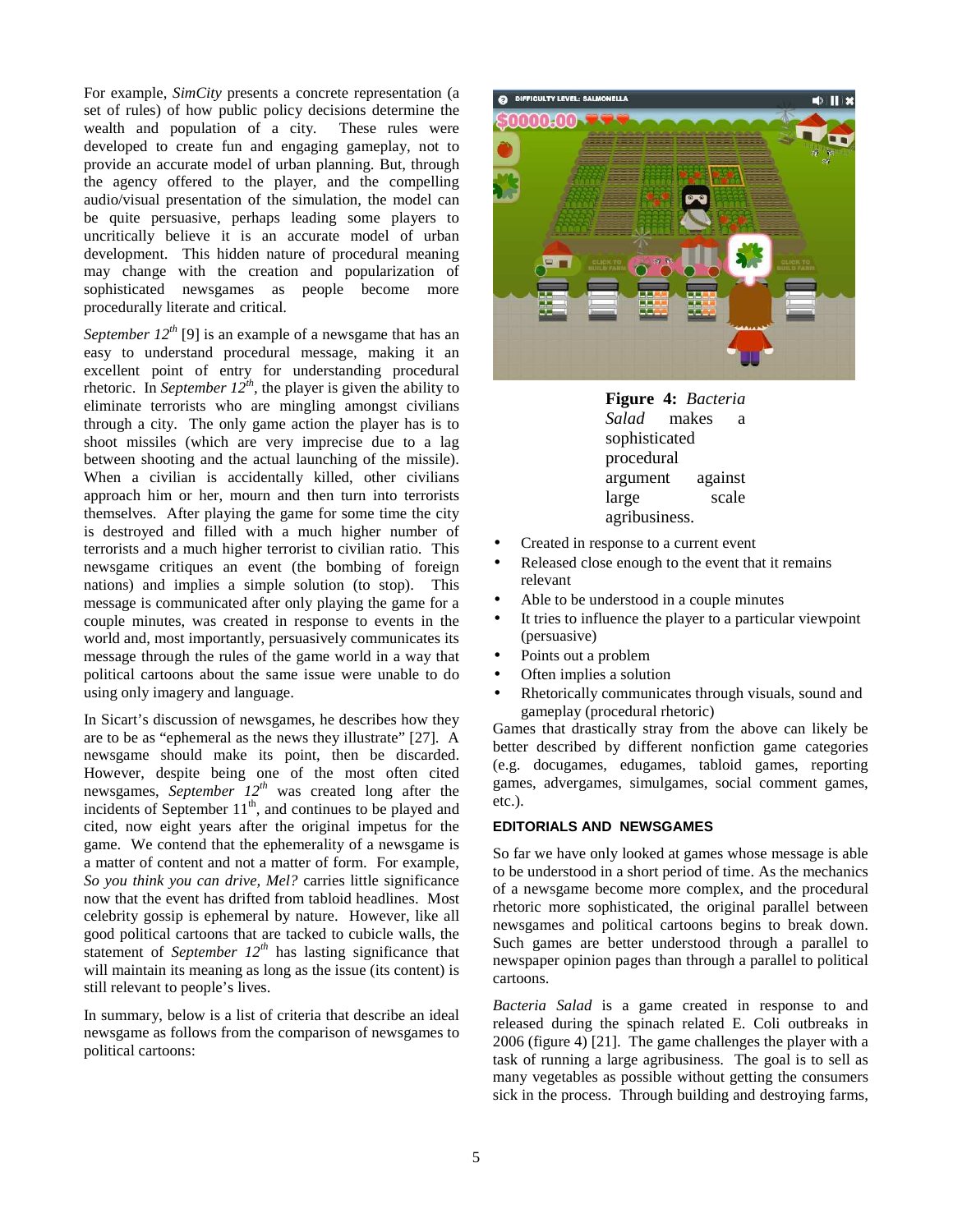harvesting crops, and issuing bans on contaminated vegetables, the player has control over the distribution of the industry's vegetables.

This game differs from *September*  $12^{th}$  in how it asserts a much more detailed solution to its issue (agricultural contamination) than September  $12<sup>th</sup>$  does for its issue (foreign policy regarding terrorism). This requires a much longer play session to interpret through playing. It takes upwards of ten minutes to fully understand how to achieve success in *Bacteria Salad* while the editorial stance of *September 12th* is evident almost immediately.

One can find similar differences between political cartoons and written editorials in newspapers. Editorials use informal and intentionally biased language to persuade a reader to the writer's opinion. It takes several minutes to read and comprehend the message of an editorial. They share many characteristics with political cartoons in how they present a problem and imply or describe a solution. Among several editorials about spinach contamination, explanations and solutions varied drastically. One editorial in the *New York Times* argued that spinach contamination came from the low quality grain being fed to cows, filling their stool with dangerous bacteria which eventually contaminated the water supply [23]. Another explained the nuances of how government intervention and agricultural regulation is to blame [28]. *Bacteria Salad* argues that as agricultural production becomes more industrial, the relationship between where food is consumed and where it is produced becomes very complex. This makes contamination hard to contain because distributors lose knowledge of where their product is shipped to; the only way to deal with contamination is through massive bans. The game communicates this by making the successful strategy be to actively manage small farms.

The game's exaggerated imagery and comical audio function similarly to the informal language and clear rhetorical stance of editorials, though the act of playing the game is not as overtly comical or as quick to bring a smile of recognition as political cartoons would. Because of this, it can be said that *Bacteria Salad* functions as the "video game equivalent of the written editorial" as opposed to "the video game equivalent of the political cartoon." While still clearly being a newsgame, *Bacteria Salad* demonstrates how games can not only provide an outlet for bursts of persuasive expression, but also describe nuanced arguments to at least the level of detail provided by newspaper editorials.

#### **ISSUES WITH PROCEDURAL RHETORIC**

As described above, game rules and goals can communicate messages to the player through gameplay. A newsgame designer must be aware of what and how their game employs procedural rhetoric to communicate. *Bacteria Salad* was intentionally created to simulate how small scale agricultural production avoids the food safety problems of large agribusiness. Authoring sets of game rules and goals that persuade the player to share the author's editorial stance is an important part of our discussion of newsgames.

*Kabul Kaboom* employs a procedural rhetoric of failure. The act of dodging bombs creates a frantic and stressful mood that consistently ends in a lose state [5] [14]. The game critiques US foreign policy by forcing the player to repeatedly enact failure. The failure that the player feels while playing the game helps to persuade the player to agree that simultaneously dropping bombs and food is bad foreign policy. *Kabul Kaboom* is a clear example of how a newsgame communicates through the notion of procedural rhetoric.

Because designers rarely create games with procedural rhetoric in mind, there is a limited understanding of how to do it effectively. Meaning can be lost depending on how the processes are interpreted. *Madrid* is a game created after the 2004 Madrid train bombings (figure 5) [8]. Rather than simulating the event, *Madrid* tasks the player to click on candles in order to light them at a memorial gathering to honor victims of violence around the world. The candles begin lit and start to fade with time. The goal is to have the brightness meter at the bottom left to fill to a point at which point the game is won. The game is clearly trying to simulate the act of memorial with the candles representing the memory of the victims. The game reminds us that in order to honor the victims it takes effort to stop their memory from fading. When read at this level of abstraction, the game uses a rhetoric of memorial to honor the victims of terrorism.

The message of *Madrid* becomes confused when a more literal reading is performed. Because the candles must be lit (clicked on) very quickly in order to raise the brightness meter, *Madrid* induces a frantic and busy state in the player. It takes much effort and grueling commitment to achieve the win state of the game. Because of this, *Madrid* has been



**Figure 5:** *Madrid*  demonstrates how procedural rhetoric can send conflicting messages.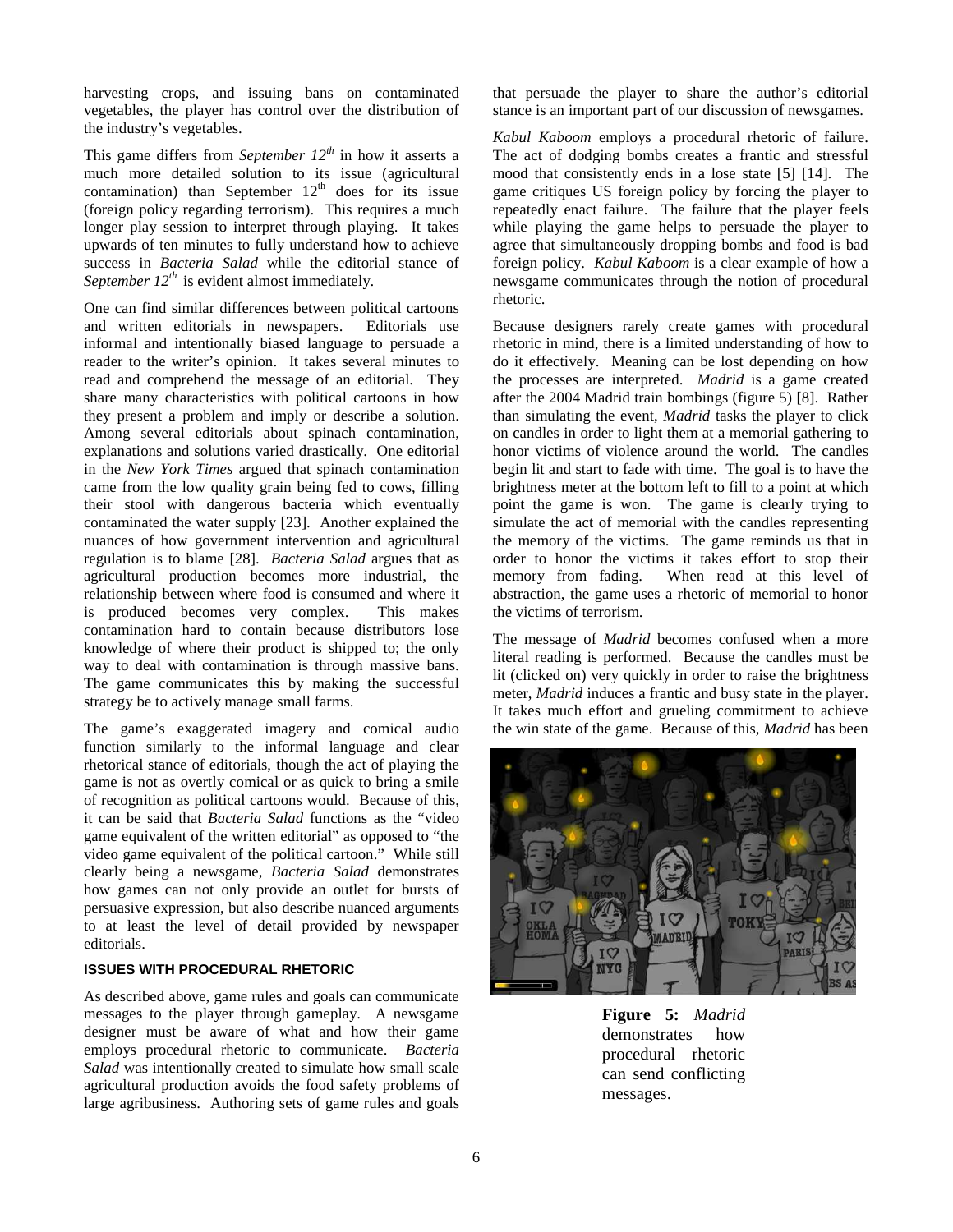described as using a rhetoric of "diligence and precision" [5]. Because grueling diligence and precision have little to nothing to do with memorial, the game's message ends up being obscured and inconsistent. The player's emotional response to the game rules of a newsgame should have some connection to the game's message. *Madrid* fails to do this because the primary emotional response from the player is frustration as the game primarily tests hand/eye coordination.

A different *Madrid* can be imagined that uses the same game mechanics, but takes away the inconsistencies described above. Envision a game where every time your computer is started a window appears with the same game screen as *Madrid.* The difference would be that the player would only have to click once on each of the candles once a day. This would remind the player to honor the victims daily and over a long period of time. A win state could be achieved by performing this action once every day for a month. This alternative clearly strays from the quick consumption criteria defined above, but is more consistent with the intended theme of the game. It would be also be much less exciting, but what does excitement have to do with memorial anyway?

In addition to the possibility that procedural rhetoric may elicit player emotions that are inconsistent with a game's theme, emergent effects of the procedural rule system can and often do undermine its intended meaning. In *Bacteria Salad*, there is at least one strange strategy that sometimes leads to a success that was clearly not intended. Because there is no cost or penalty for destroying industrialized farms, it is possible to always produce food using the heavy industrial farms to fill the shelves but clear the fields once the shelves are full (to avoid contamination). If the player detects that a contamination may have happened, he or she should issue bans and consider it a loss, but many times contamination does not occur and the player gets the benefit of rapid development and big pay outs. When taken literally, this strategy would lead one to believe that the game is advocating the rapid creation and destruction of industrialized farms. All simulations involve making decisions about what aspects of the real world to incorporate into the simulation (and in what simplified form) and which to leave out. In this case, leaving out of the simulation the costs of building and destroying industrial farms leads to an unexpected, and presumably undesired, emergent gameplay opportunity, and thus emergent message. Appropriately simplifying and constraining the underlying procedural model such that it avoids actualizing unintended rhetorics *is* the hard design problem of procedural rhetoric.

#### **CONCLUSION**

Newsgames serve as one of the most direct examples of how procedural rhetoric is put into practice. With this understanding of how newsgames function and differ from other types of games, a game designer can intentionally set

out to create a game (with a deeper and more persuasive power) that can better represent an editorial stance than political cartoons and newspaper editorials.

The websites for *CNN* and the *New York Times* have somewhat recently shown interest in the genre and commissioned several newsgames for their online editorial pages. Unfortunately, both organizations have since abandoned newsgames.

Have newsgames lost their chance at becoming a prominent form of political expression? Fewer and fewer newsgames of any kind are appearing, and even less that can be compared to the sophistication of political cartoons on the same subject. Hopefully, by fleshing out Frasca's original comparison between newsgames and political cartoons, we have provided direction for future expansion of the genre that is informed by, and is potentially even more persuasive than, the political cartoon.

A future direction of this work would be to apply this understanding of how games communicate in order to add editorial stance to the possibilities of automated game generators [19]. This tool would solve the inherent problem that newsgames take substantial time to create and need to be released while the story is still relevant to its audience. With a tool like this, a simple newsgame could be released for any current event. Before this can be done, game mechanics and their potential rhetorical meaning need to be explored and formalized.

While the number of 'good' newsgames are quite small, they are some of the best examples of how video games can be used for means beyond entertainment and serve as a legitimate medium for social commentary, art making and other editorial pursuits.

#### **REFERENCES**

- 1. Addicting Games. http://www.addictinggames.com
- 2. Addicting Games. "Dress up Hilary".
- 3. Armegalo. Cheney's Fury. Addicting Games. 2007.
- 4. Bogost, I. "Playing Politics: Videogames for Politics, Activism, and Advocacy". In First Monday 11, no. 9., Special Issue #7: Command Lines: The Emergence of Governance in Global Cyberspace
- 5. Bogost, I. Persuasive Games: The Expressive Power of Videogames. The MIT Press, 2007.
- 6. Edwards, J. Political cartoons in the 1988 presidential campaign: image, metaphor, and narrative. Routledge. 1997.
- 7. Ferrari, S. *Newsgame, or Editorial Game?* News Games [blog]. http://jag.lcc.gatech.edu/blog/2009/06/newsgame-oreditorial-game.html
- 8. Frasca, G. "Madrid". 2004.
- 9. Frasca, G. "September 12th". 2003.